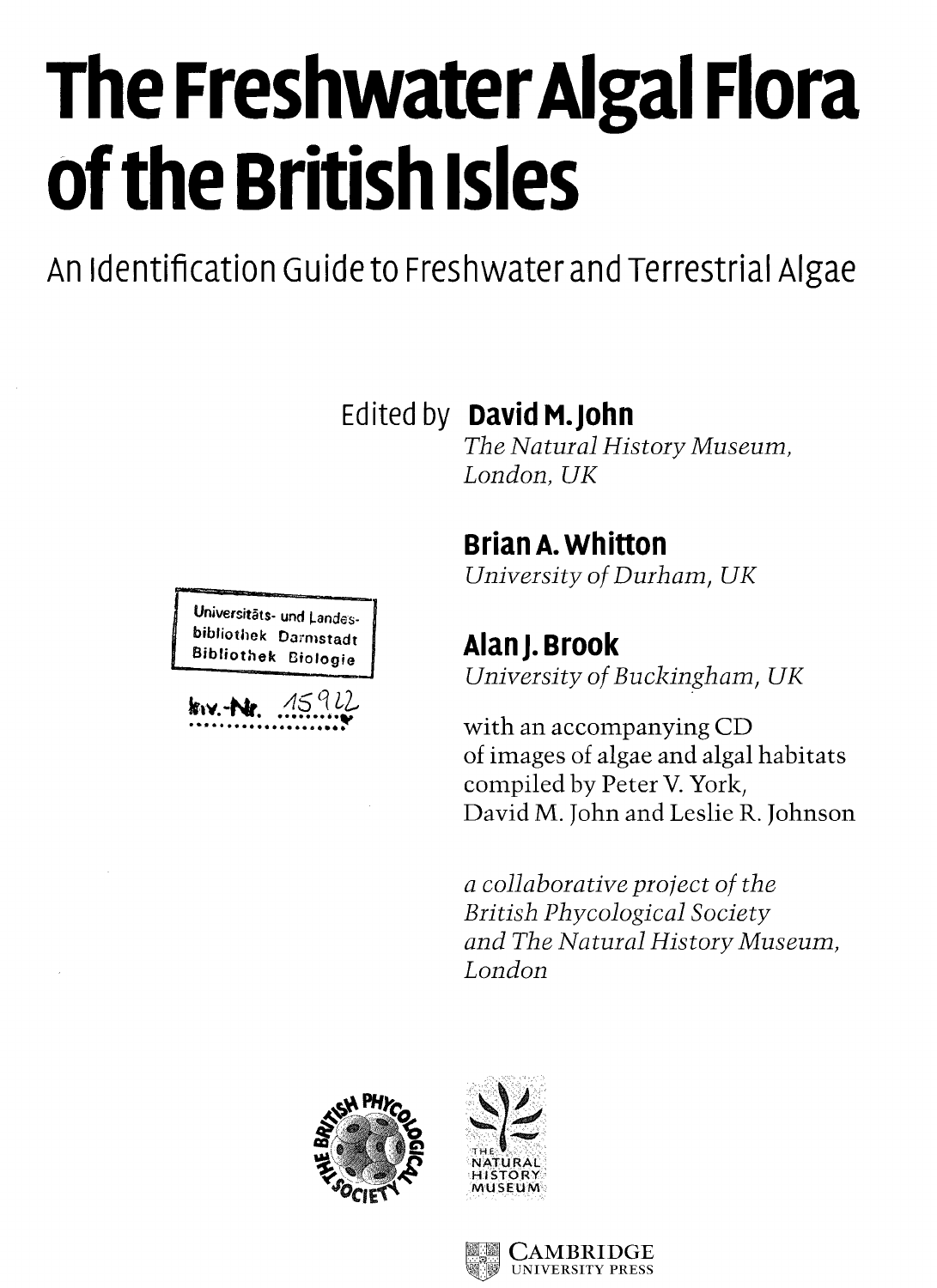# **CONTENTS**

**List of Contributors** vii

 $\mathbf{r}$ 

**Foreword J.W.G.** LUND **ix**

**Preface and Acknowledgements xi**

**Introduction 1** Scope of Flora 2

**Distribution and ecology 5**

**History of freshwater algal studies in the British Isles 7**

**Field methods** 11

**Laboratory methods** 16

**Classification** 20  $K$ ey to Phyla 22

#### **PHYLUM CYANOPHYTA** (Blue-Green Algae/Cyanobacteria)

B.A. WHITTON 25 Order Chroococcales 31 Order Oscillatoriales 59 Order Nostocales 90 Order Stigonematales 117

#### **PHYLUM RHODOPHYTA** (Red Algae)

R.G. SHEATH and A.R. SHERWOOD 123 Sub-class Bangiophycidae 125 Order Porphyridiales 125 Order Compsopogonales 126 Order Bangiales 128 Sub-class Florideophyceae 128 Order Acrochaetiales 128 Order Balbianiales 131 Order Batrachospermales 131 Order Hildenbrandiales 140.

#### **PHYLUM EUGLENOPHYTA** (Euglenoids)

K. WOLOWSKI 144 Order Eutreptiales 145 Order Euglenales 145

**PHYLUM CRYPTOPHYTA** (Cryptomonads) G. NOVARINO 180

## **PHYLUM PYRROPHYTA** (Dinoflagellates)

J.M. LEWIS and J.D. DODGE 186 Order Gymnodiniales 188 Order Gonyaulacales 196 Order Peridiniales 198 Order Phytodiniales 205

**PHYLUM RAPHIDOPHYTA** A. PENTECOST 208

# **PHYLUM HAPTOPHYTA** (Prymnesiophyta)

H.R. PREISIG 211 Order Pavlovales 211 Order Prymnesiales 212

## **PHYLUM CHRYSOPHYTA** (Golden Algae)

**I. KRISTIANSEN 214** Class Chrysophyceae 214 Order Chromulinales 215 Order Hibberdiales 236 Order Hydrurales 239 Class Dictyochophyceae 240 Order Pedinellales 240 Class Synurophyceae 240 Order Synurales 240

# **PHYLUM XANTHOPHYTA** (Yellow-Green Algae)

L.R. JOHNSON 245 Order Botrydiales 246 Order Mischococcales 248 Order Rhizochloridales 260 Order Tribonematales 260 Order Vaucheriales (L.R. IOHNSON and R. MERRITT) 261

# **PHYLUM EUSTIGMATOPHYTA**

D.M. |OHN 271

**PHYLUM BACILLARIOPHYTA** (Diatoms) M.G. KELLY and E.Y. HAWORTH 273

**PHYLUM PHAEOPHYTA** (Brown Algae) J.D. WEHR 278 *I* Order Ectocarpales 278

#### PHYLUM PRASINOPHYTA

*Ø. MOESTRUP* 281 Class Pedinophyceae 281 Order Pedinomonadales 281 Class Prasinophyceae 282 Order Chlorodendrales 282 Order Pyramimonadales 284 Order Scourfieldiales 285

# **PHYLUM CHLOROPHYTA** (Green Algae)

Key to Genera (D.M. JOHN) 287 Order Tetrasporales (A. PENTECOST) 299 Order Volvocales (A. PENTECOST) 303 Order Chlorococcales (D.M. JOHN and P.M. TSARENKO) 327 Order Oedogoniales (j. HUXLEY and A. PENTECOST) 409 Orders Chaetophorales, Klebsormidiales Microsporales, Ulotrichales (D.M. JOHN) 433 Order Cladophorales (D.M. JOHN) 468